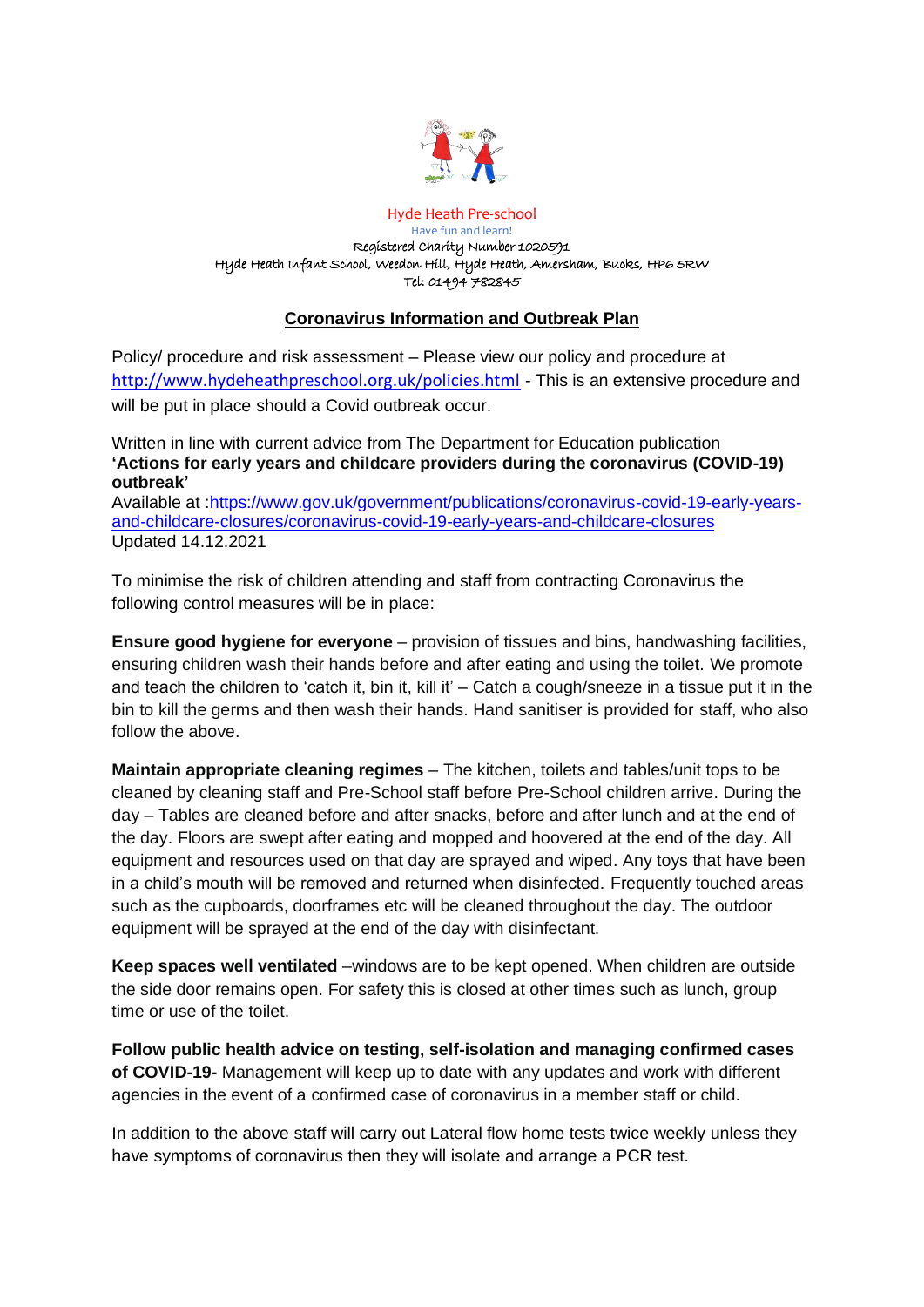Lateral flow tests are only suitable if the person taking them has NO symptoms of coronavirus. Anyone with symptoms should arrange a PCR test.

All staff have received a minimum of 2 covid vaccinations and all staff have either received or booked a booster vaccination.

#### **Attendance:**

Children or staff are not permitted to attend Pre-School if they present with symptoms of coronavirus as defined by UK government as:

- new continuous cough -this means coughing a lot for more than one hour, or 3 or more coughing episodes in 24 hours, if you usually have a cough, it may be worse than usual) or
- high temperature defined by the NHS as over 38C
- Loss or change of taste/smell

Anyone experiencing any of the above symptoms will be required to arrange a PCR test, contact the Pre-School as soon as possible, do not attend Pre-School and follow the isolation procedure as defined by government:

[https://www.gov.uk/government/publications/covid-19-stay-at-home-guidance/stay-at-home](https://www.gov.uk/government/publications/covid-19-stay-at-home-guidance/stay-at-home-guidance-for-households-with-possible-coronavirus-covid-19-infection)[guidance-for-households-with-possible-coronavirus-covid-19-infection](https://www.gov.uk/government/publications/covid-19-stay-at-home-guidance/stay-at-home-guidance-for-households-with-possible-coronavirus-covid-19-infection)

In December, the government announced that individuals testing positive for Covid-19 can now end their self-isolation after seven days, rather than 10, if they receive negative lateral flow test results on days 6 and 7 of self-isolation. The DfE has now confirmed that this advice also applies to children aged under five who have tested positive for Covid-19.

The first test must be taken no earlier than day 6 of the self-isolation period and tests must be taken 24 hours apart. If both these test results are negative, and the child does not have a high temperature, they may end their self-isolation after the second negative test result and return to their education setting from day 8.

Anyone who is unable or chooses not to take lateral flow tests will need to complete the full

10-day period of self-isolation.

# **If a child becomes ill with symptoms whilst at Pre-School the following procedure will be carried out:**

The child will be separated from others and looked after by 1 member of staff. The adult will put on – Disposable gloves, a face covering and a disposable apron.

The child's parents will be contacted and asked to collect their child immediately. Advice will be given to the parent regarding self-isolation and testing procedures. The area where the child has been will be deep cleaned immediately after the child has left the setting.

The whole of the setting will be deep cleaned at the end of the day in addition to our increased cleaning schedule throughout the remainder of the day.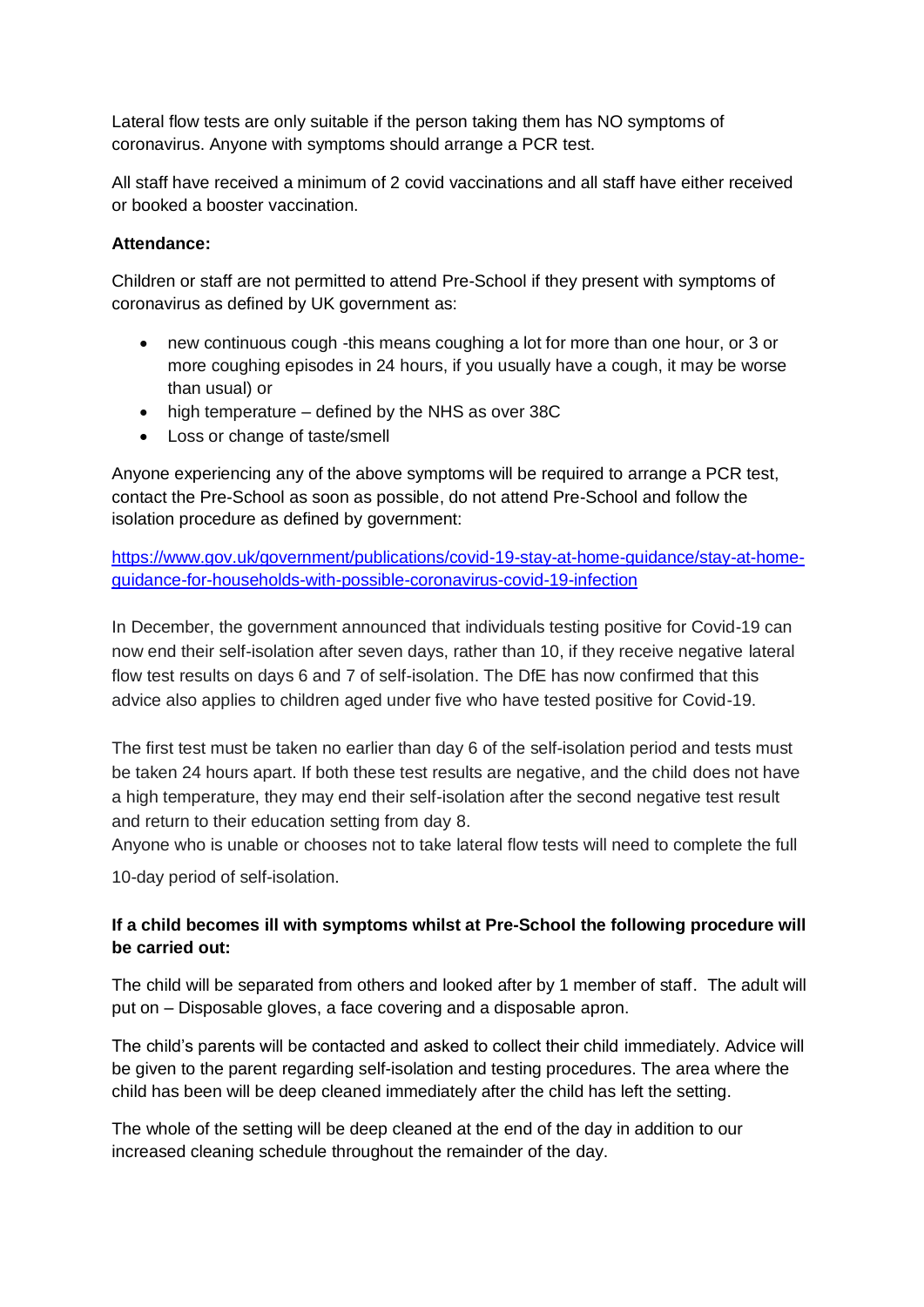# **If a member of staff becomes ill with symptoms whilst at Pre-School the following procedure will be carried out**:

The staff member will be asked to collect their belongings and to leave the premises as soon as possible. This may mean a short wait to allow time for management to ensure there are sufficient adults to care safely for the children. In this instance the staff member will be asked to isolate outside under the cover.

Advice will be given to the member of staff regarding self-isolation and testing procedures. The area where the staff member has been waiting will be deep cleaned immediately after the staff member has left the setting.

If we are unable to safely manage the Pre-School due to ratio's, we will phone Parent/Carers and ask they come and collect their child immediately.

The whole of the setting will be deep cleaned at the end of the day in addition to our increased cleaning schedule throughout the remainder of the day.

To ensure the safety of all children and staff we are require anyone who has symptoms to arrange a PCR for Coronavirus.

To access testing please go to:

#### <https://www.gov.uk/get-coronavirus-test>

If the child or member of staff tests negative to the PCR test, they can return to Pre-School as long as they are well within themselves.

If a child or staff member has tested positive, we ask you to confirm the results by email at [manager@hydeheathpreschool.org.uk](mailto:manager@hydeheathpreschool.org.uk) as soon as possible and follow government guidelines of self-isolation.

We are required to notify Ofsted (Office for standards in education) of any positive cases of coronavirus from either staff or children.

Advice on isolation periods can be found here:

[https://www.gov.uk/government/publications/covid-19-stay-at-home-guidance/stay-at-home](https://www.gov.uk/government/publications/covid-19-stay-at-home-guidance/stay-at-home-guidance-for-households-with-possible-coronavirus-covid-19-infection)[guidance-for-households-with-possible-coronavirus-covid-19-infection](https://www.gov.uk/government/publications/covid-19-stay-at-home-guidance/stay-at-home-guidance-for-households-with-possible-coronavirus-covid-19-infection)

#### **Outbreaks**

An outbreak is defined by The Department of Education of whichever of the following thresholds below is met first:

• 2 (10%) children, pupils, students or staff, who are likely to have mixed closely, test positive for COVID-19 within a 10-day period

We will therefore operate our outbreak plan if there are 2 or more staff and children combined who test positive or have been in close contact with a positive case within 10 days.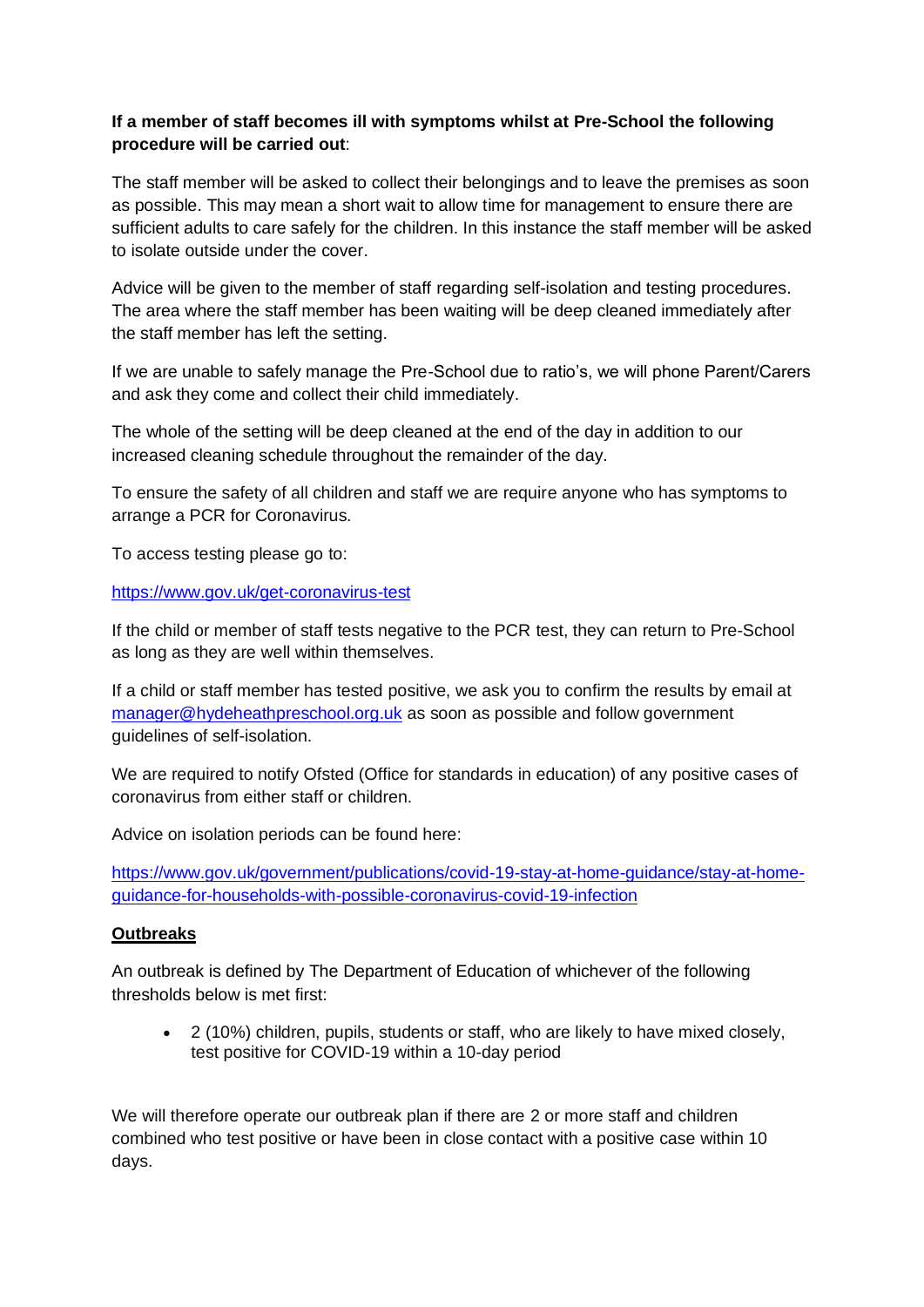# **We follow our 'Outbreak' plan as follows:**

In the event of the above thresholds being reached (confirmed by PCR tests) we will review and reinforce our existing testing, ventilation and hygiene measures. This will include the reintroduction of face coverings when dropping off/collecting children and when on school grounds, the use of an external cleaning company, spending more time outdoors, serving snacks to the children rather than the children choosing, increased supervision on handwashing, removal of equipment that cannot be cleaned easily eg fabrics, cushions.

Additional public health advice will be sought by contacting the Department of education helpline (0800 046 8687, option 1)

# **Staffing**

If the outbreak is because of staff testing positive with a PCR test, the manager will look at the number of staff required for each session – morning and afternoon. If there are enough remaining staff, that are not affected, to meet the adult to child ratios then the Pre-School will operate as normal. If we are unable to do this an agency will be called to provide staffing. If there are not enough staff to safely care for the children then the manager will contact families and offer alternative session where possible, if there is enough staff. At this point we will prioritise children attending to those defined as vulnerable by the Department of Education:

- those with a social worker
- those with an Education, Health and Care Plan
- a group of children considered locally, including by settings and local authorities, to be 'otherwise vulnerable'
- children known to children's social care services in the past
- children whose home circumstances might be particularly challenging because of domestic abuse, parental offending, adult mental health issues, and drug and alcohol addiction

Children that meet the above criteria will be able to attend preschool if there are enough staff to care for them.

After the children prioritised above, we will aim to remain open for the following groups of children in this order:

- Children with Special educational needs
- Children of "critical workers 'as defined by government at:

[https://www.gov.uk/government/publications/coronavirus-covid-19-maintaining-educational](https://www.gov.uk/government/publications/coronavirus-covid-19-maintaining-educational-provision/guidance-for-schools-colleges-and-local-authorities-on-maintaining-educational-provision)[provision/guidance-for-schools-colleges-and-local-authorities-on-maintaining-educational](https://www.gov.uk/government/publications/coronavirus-covid-19-maintaining-educational-provision/guidance-for-schools-colleges-and-local-authorities-on-maintaining-educational-provision)[provision](https://www.gov.uk/government/publications/coronavirus-covid-19-maintaining-educational-provision/guidance-for-schools-colleges-and-local-authorities-on-maintaining-educational-provision)

updated 2 January 2022